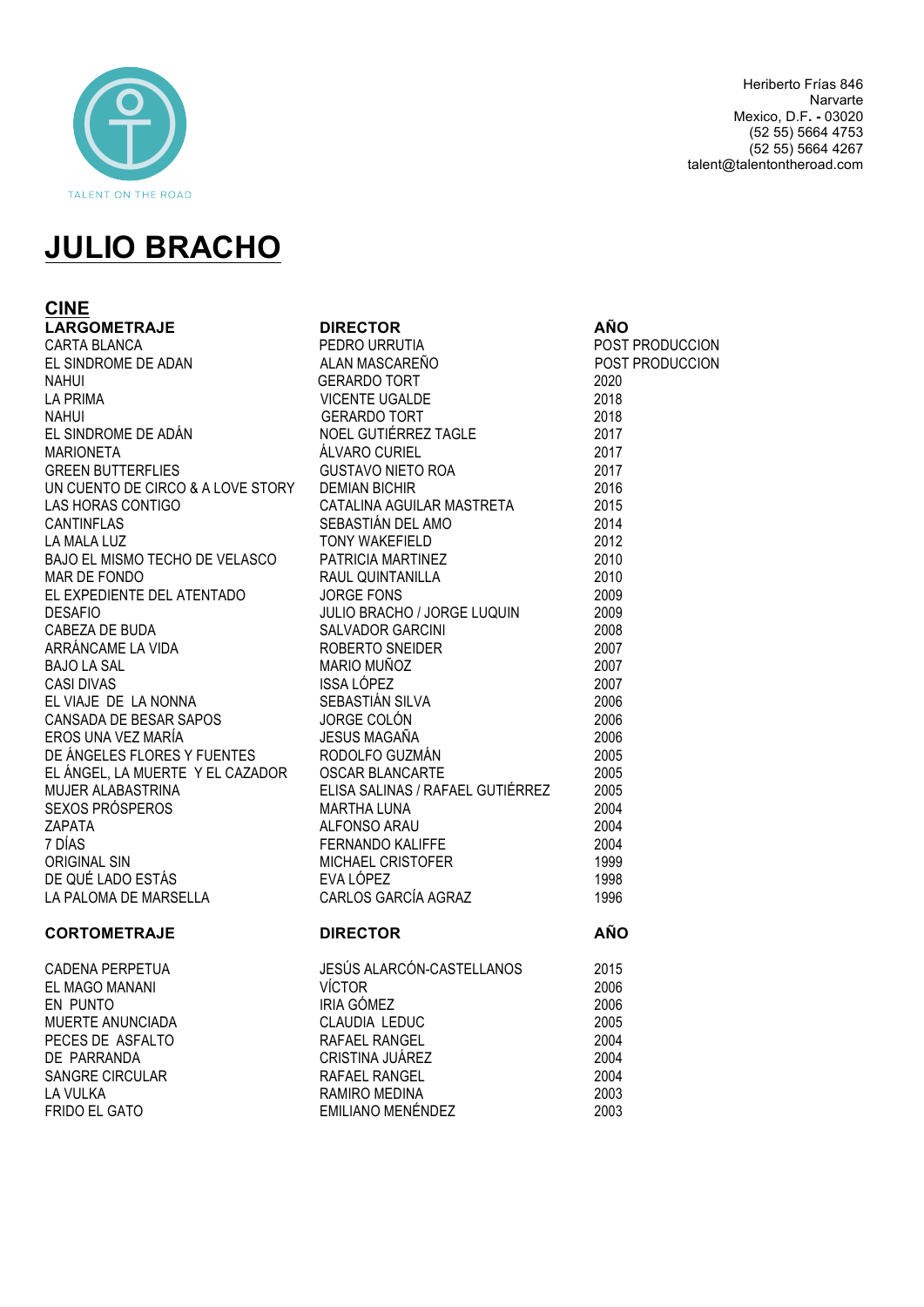

Heriberto Frías 846 Narvarte Mexico, D.F**. -** 03020 (52 55) 5664 4753 (52 55) 5664 4267 talent@talentontheroad.com

| <b>MARTA</b><br><b>INT. 19</b><br><b>BABEL</b><br>QUE ME VA HACER<br><b>CORTOMETRAJE</b> | ALEJANDRO RAMÍREZ<br>RAFAEL RANGEL<br>CARLOS PASCUAL<br>ALEJANDRA CORDERO<br><b>DIRECTOR</b> | 2003<br>2003<br>2003<br>2001<br><b>AÑO</b> |
|------------------------------------------------------------------------------------------|----------------------------------------------------------------------------------------------|--------------------------------------------|
| NO EXISTEN DIFERENCIAS<br><b>ME MIRABAS</b>                                              | ARIEL GORDON<br>JOSE A. LENDO                                                                | 1999<br>1999                               |
| <b>DOBLAJE (ANIMACIÓN)</b>                                                               |                                                                                              |                                            |
| <b>PROYECTO</b><br>CALL OF DUTY: BLACK OPS II                                            | <b>STUDIO</b><br><b>ACTIVISION</b>                                                           | <b>AÑO</b>                                 |
| BOY'S TOYS / HOST THE KENNEDYS                                                           | <b>HISTORY CHANNEL</b>                                                                       | 2012<br>2011                               |
| NEED FOR SPEED: THE RUN                                                                  | EA BLACK BOX                                                                                 | 2011                                       |
| <b>TELEVISIÓN</b>                                                                        |                                                                                              |                                            |
| <b>PROGRAMA</b>                                                                          | <b>PRODUCTOR</b>                                                                             | <b>AÑO</b>                                 |
| OPERACIÓN PACIFICO                                                                       | <b>TELEMUNDO</b>                                                                             | 2020                                       |
| ALMA DE ÁNGEL                                                                            | <b>TELEVISA</b>                                                                              | 2020                                       |
| <b>SITIADOS</b>                                                                          | <b>TELEMÉXICO</b>                                                                            | 2019                                       |
| LOS ELEGIDOS                                                                             | SONY PICTURES                                                                                | 2019                                       |
| EL BARÓN                                                                                 | SONY PICTURES                                                                                | 2019                                       |
| <b>FUGITIVA</b>                                                                          | <b>GRUPO GANGA</b>                                                                           | 2018                                       |
| EL CÉSAR                                                                                 | <b>BTF</b>                                                                                   | 2017                                       |
| 2091                                                                                     | FOX INTERNACIONAL                                                                            | 2016.2017                                  |
| EL CHEMA<br><b>PERSEGUIDOS</b>                                                           | <b>TELEMUNDO</b><br><b>CADENA TRES</b>                                                       | 2016 - 2017<br>2016 - 2017                 |
| HASTA QUE TE CONOCÍ                                                                      | TNT SERIES                                                                                   | 2016                                       |
| <b>BAJO EL MISMO CIELO</b>                                                               | TELEMUNDO                                                                                    | 2015 - 2016                                |
| <b>BOY'S TOYS</b>                                                                        | <b>HISTORY CHANNEL</b>                                                                       | 2015                                       |
| RUTA 35                                                                                  | <b>UNIVISIÓN</b>                                                                             | 2015                                       |
| LA FIESTA DEL CHIVO                                                                      | RTI COLOMBIA                                                                                 | 2014                                       |
| EL MARIACHI                                                                              | A/X                                                                                          | 2013                                       |
| LA CLÍNICA                                                                               | CADENA 3                                                                                     | 2012                                       |
| POR ELLA SOY EVA                                                                         | <b>TELEVISA</b>                                                                              | 2012                                       |
| UNA FAMILIA CON SUERTE                                                                   | <b>TELEVISA</b>                                                                              | 2010                                       |
| LA HISTORIA EN CORTO                                                                     | <b>TELEVISA</b>                                                                              | 2009                                       |
| TIEMPO FINAL 3                                                                           | <b>FOX</b>                                                                                   | 2009                                       |
| <b>HERMANOS Y DETECTIVES</b>                                                             | <b>JAVIER WILLIAMS</b>                                                                       | 2009                                       |
| <b>MUJERES ASESINAS</b>                                                                  | <b>TELEVISA</b>                                                                              | 2008                                       |
| <b>TIEMPO FINAL</b>                                                                      | <b>FOX</b>                                                                                   | 2008                                       |
| CORAZÓN PARTIDO                                                                          | <b>ARGOS</b>                                                                                 | 2006                                       |
| HISTORIA SECRETA PUEBLA                                                                  | <b>HISTORY CHANNEL</b>                                                                       | 2007                                       |
| S.O.S.                                                                                   | <b>JAVIER WILLIAMS</b>                                                                       | 2007-2008                                  |
| HISTORIA SECRETA MTY                                                                     | <b>HISTORY CHANNEL</b>                                                                       | 2007                                       |
| LA LEY DEL SILENCIO                                                                      | TELEMUNDO, NBC                                                                               | 2004-2005                                  |
| FEAR FACTOR HOST                                                                         | <b>TELEVISA/ENDEMOL</b>                                                                      | 2004                                       |
| FEAR FACTOR HOST                                                                         | <b>TELEVISA/ENDEMOL</b>                                                                      | 2003                                       |
| LA OTRA                                                                                  | ERNESTO ALONSO                                                                               | 2002                                       |